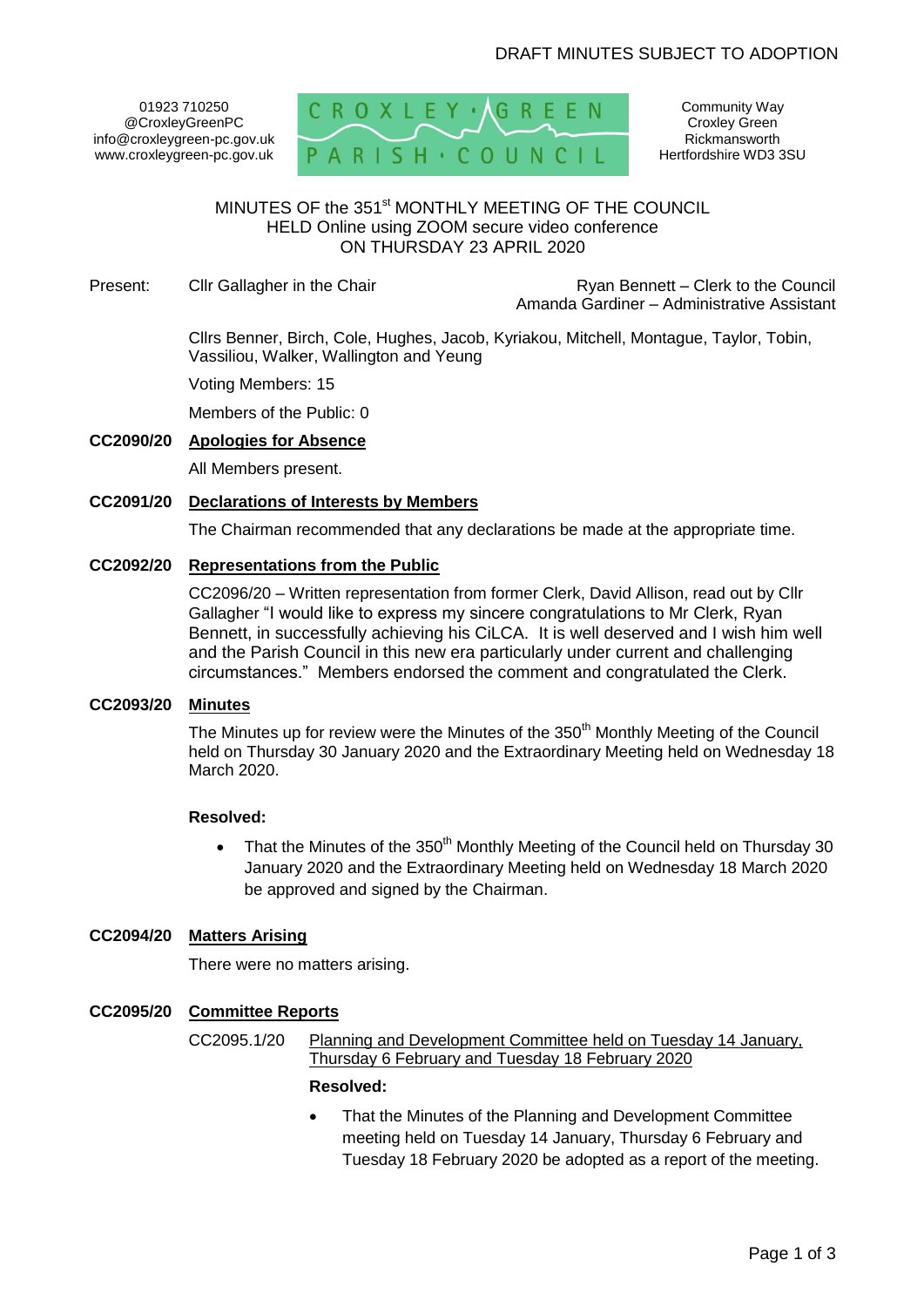CC2095.2/20 Any Matters arising

There were no matters arising.

CC2095.3/20 Leisure, Events & Environment Committee held on Tuesday 7 January 2020

## **Resolved:**

 That the Minutes of the Leisure, Events & Environment Committee held on Tuesday 7 January 2020 be adopted as a report of the meeting.

#### CC2095.4/20 Any Matters arising

There were no matters arising.

## **CC2096/20 General Power of Competence**

The Clerk introduced the topic of adopting General Power of Competence. The Clerk explained that the council meets the requirements (the Clerk has achieved CiLCA and two thirds of the councillors were elected) to attain the General Power of Competence. The General Power of Competence enables eligible local councils to take on an enhanced role within their community. Cllr Benner asked if the Clerk would notify all Councillors before taking on any additional tasks and the Clerk responded that he would notify all Councillors.

## **Resolved:**

 That Croxley Green Parish Council meets the eligibility criteria to exercise the General Power of Competence as defined in the Parish Council (General Power of Competence) (Prescribed Conditions) Order 2012 and therefore adopts the power.

# **CC2097/20 Coronavirus – Setting a Strategic Direction for Council & Establishing a Working Group**

Cllr Cole introduced the topic of setting a strategic direction for the Council. Councillors discussed the paper and were in favour of setting a strategic direction for the Council, reviewing Committee and Council budgets to determine reserves that could be redeployed during the coronavirus lockdown and contacting local organisations to determine level of help required. Cllrs Benner, Cole, Mitchell, Montague, Walker, Vassiliou and Yeung expressed an interest in joining the Working Party.

## **Resolved:**

- That the Council establishes a Working Group to draft a mission statement and a high level strategic summary.
- That Cllrs Benner, Cole, Mitchell, Montague, Walker, Vassiliou and Yeung become members of the Working Group

## **CC2098/20 Annual Accounts & Annual Governance and Accountability Return (AGAR)**

The Clerk gave a verbal update on the changes to the Annual Accounts and AGAR confirming that an extension to the submission deadline has been granted due to coronavirus lockdown. The Clerk advised Members that due to internet access issues in the Office, which impacted downloading an update to the accounting software, there has been a delay with finalising the Annual Accounts.